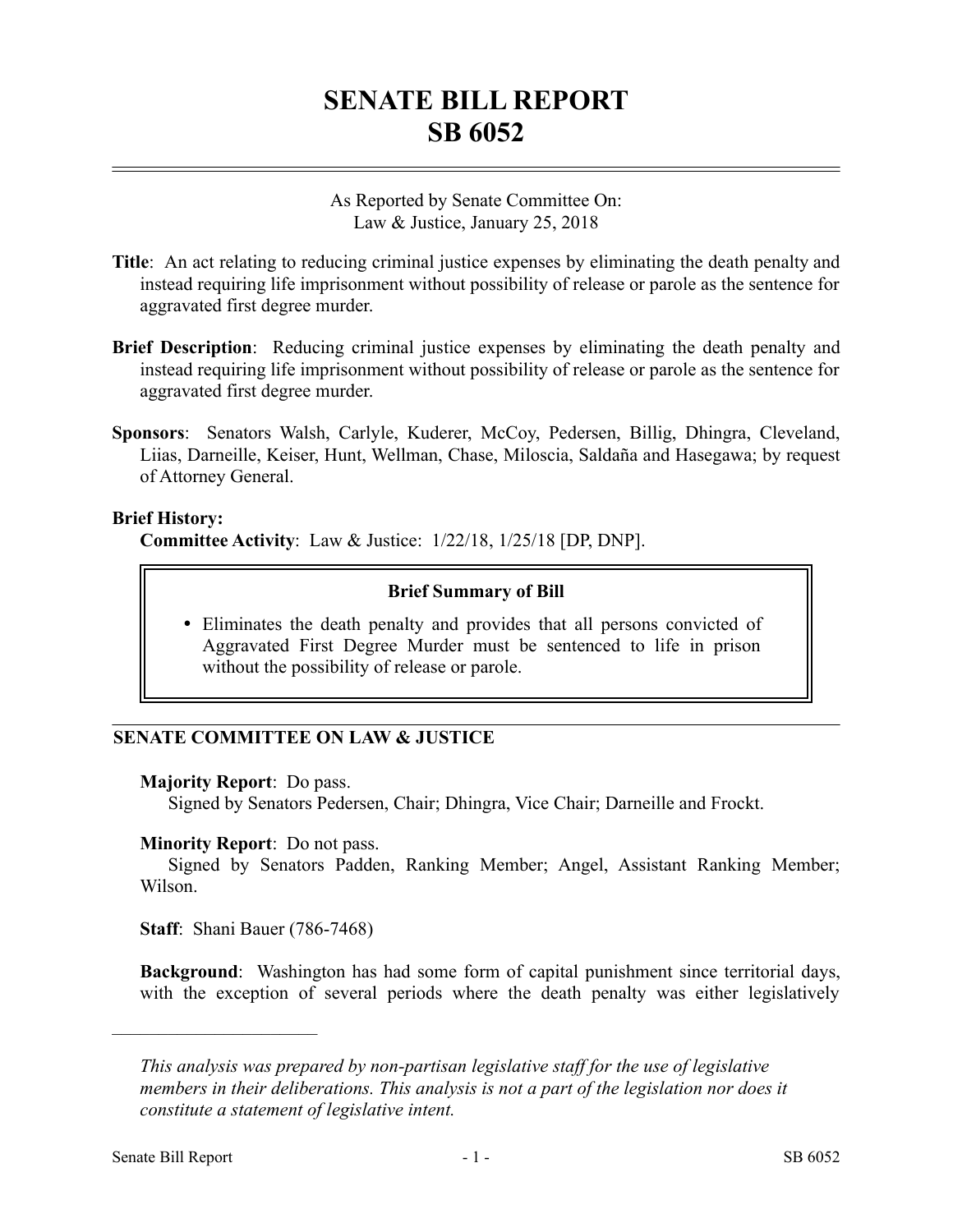abolished or ruled unconstitutional. Washington's current death penalty statute was enacted in 1981. Of the 33 people that have been sentenced to death since 1981, five persons have been executed, and nine persons are currently under a death sentence. A moratorium on executions was put in place by the Governor in 2014.

Under the death penalty statute, a death sentence may be imposed only against those persons convicted of Aggravated First Degree Murder and only after a special sentencing proceeding has been held to determine whether the death penalty is warranted.

Aggravated First Degree Murder. Aggravated First Degree Murder means premeditated first degree murder when any of a specified list of 14 aggravating circumstances exists. Examples of aggravating circumstances include, among others:

- the victim was a police officer performing official duties, or a judge, juror, witness, or attorney and the murder was related to the victim's official duties;
- the murder was committed in the course of, in furtherance of, or in immediate flight from, certain crimes, such as first- or second-degree robbery, rape, or burglary;
- the murder was committed in exchange for money or to conceal the commission of a crime;
- the person committed the murder to obtain or maintain a position in the hierarchy of an organization; and
- there was more than one victim and the murders were part of a common scheme or plan, or the result of a single act.

Special Sentencing Proceeding. A person convicted of Aggravated First Degree Murder is subject to the death penalty only through a special sentencing proceeding, which is held only if the prosecutor files a timely notice on the defendant. During the special sentencing proceeding, the jury must determine unanimously that there are not sufficient mitigating circumstances to merit leniency in order for the death penalty to be imposed. The jury may consider any relevant factor in its deliberation. Examples of mitigating factors are set forth in statute and include:

- the defendant's prior criminal activity;
- any extreme mental disturbance suffered by the defendant at the time of the murder;
- whether the defendant was substantially impaired as the result of a mental disease or defect;
- whether the defendant acted under duress or domination of another;
- the youth of the defendant; and
- the defendant's likelihood of future dangerousness.

If the jury finds that there are sufficient mitigating circumstances to merit leniency, the defendant receives a sentence of life imprisonment without the possibility of release.

Mandatory Review. All death sentences are subject to a mandatory review by the Washington Supreme Court (Court), in addition to other appellate rights. The Court in the mandatory review is required to determine four questions:

- whether there was sufficient evidence to justify the finding that there were not sufficient mitigating circumstances to merit leniency;
- whether the sentence of death is excessive or disproportionate to the penalty imposed in similar cases;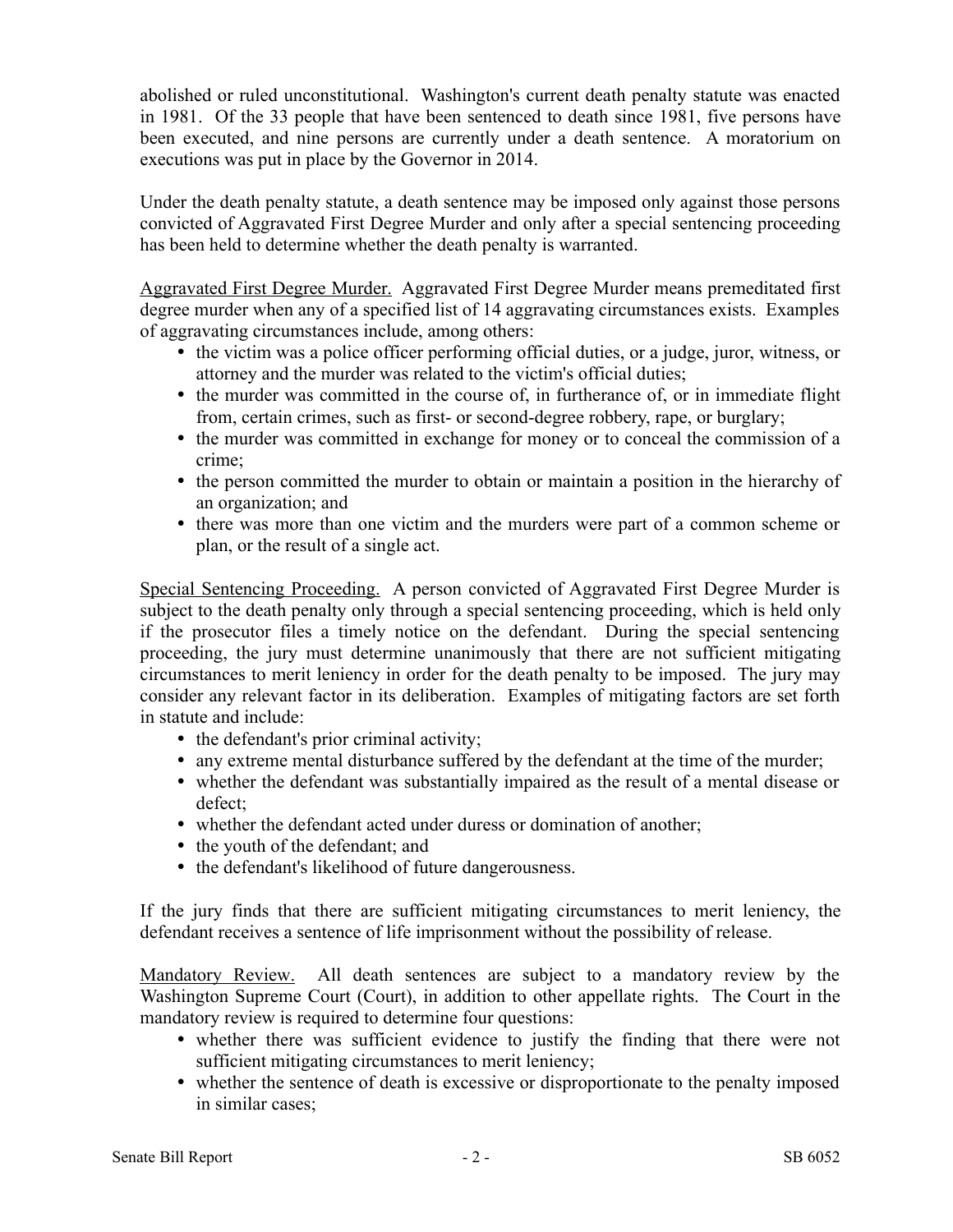- whether the sentence was the result of passion or prejudice; and
- whether the defendant had an intellectual disability.

As part of the review, the Court engages in a comparative proportionality review to determine whether imposition of the death penalty in a particular case is proportionate to the penalty imposed in similar cases, considering any reported case that carried the possibility of a death penalty. The Court considers four factors when conducting the comparative proportionality review: the nature of the crime; the aggravating circumstances; the defendant's criminal history; and the defendant's personal history. Comparative proportionality review has two fundamental goals: to avoid random arbitrariness and imposition of the death sentence in a racially discriminatory manner. The Court has held that the death penalty is not disproportionate in a given case if death sentences have generally been imposed in similar cases, and its imposition in the present case is not wanton or freakish.

Execution of a Death Sentence. The death penalty in Washington is carried out by lethal injection or, at the election of the condemned person, by hanging. The execution of an inmate under a death sentence occurs at the Washington State Penitentiary in Walla Walla under the supervision of the superintendent and in accordance with a Department of Corrections policy governing capital punishment procedures.

**Summary of Bill**: The death penalty is eliminated, and all statutory procedures for imposing and carrying out a sentence of death are repealed.

A person convicted of Aggravated First Degree Murder must be sentenced to life without the possibility of release or parole.

### **Appropriation**: None.

**Fiscal Note**: Available.

# **Creates Committee/Commission/Task Force that includes Legislative members**: No.

**Effective Date**: Ninety days after adjournment of session in which bill is passed.

**Staff Summary of Public Testimony**: PRO: After observing years of having the death penalty, talking with families, and attending executions, it is clear that Washington's criminal justice system would be better without it. The death penalty is not necessary for safety and is not a deterrent to crime. Life without parole is a death sentence and in many circumstances is less preferable to the inmate than death. The financial and emotional toll of a lengthy legal battle for both the taxpayer and the family is not worth it. People that are in favor of the death penalty support the death penalty that they wish we had and not the one we actually have. The current system is unworkable and does not serve victims' needs. Further, the prosecution is disproportionate depending on the county of conviction. Many small counties do not have the resources to fund a death penalty case and therefore will not ask for it. It is inequitable for an offender to get the death penalty or not depending simply on where he or she lives. Even the larger counties that have the funds to prosecute a death penalty case end up siphoning resources from other criminal justice endeavors. This does a disservice to other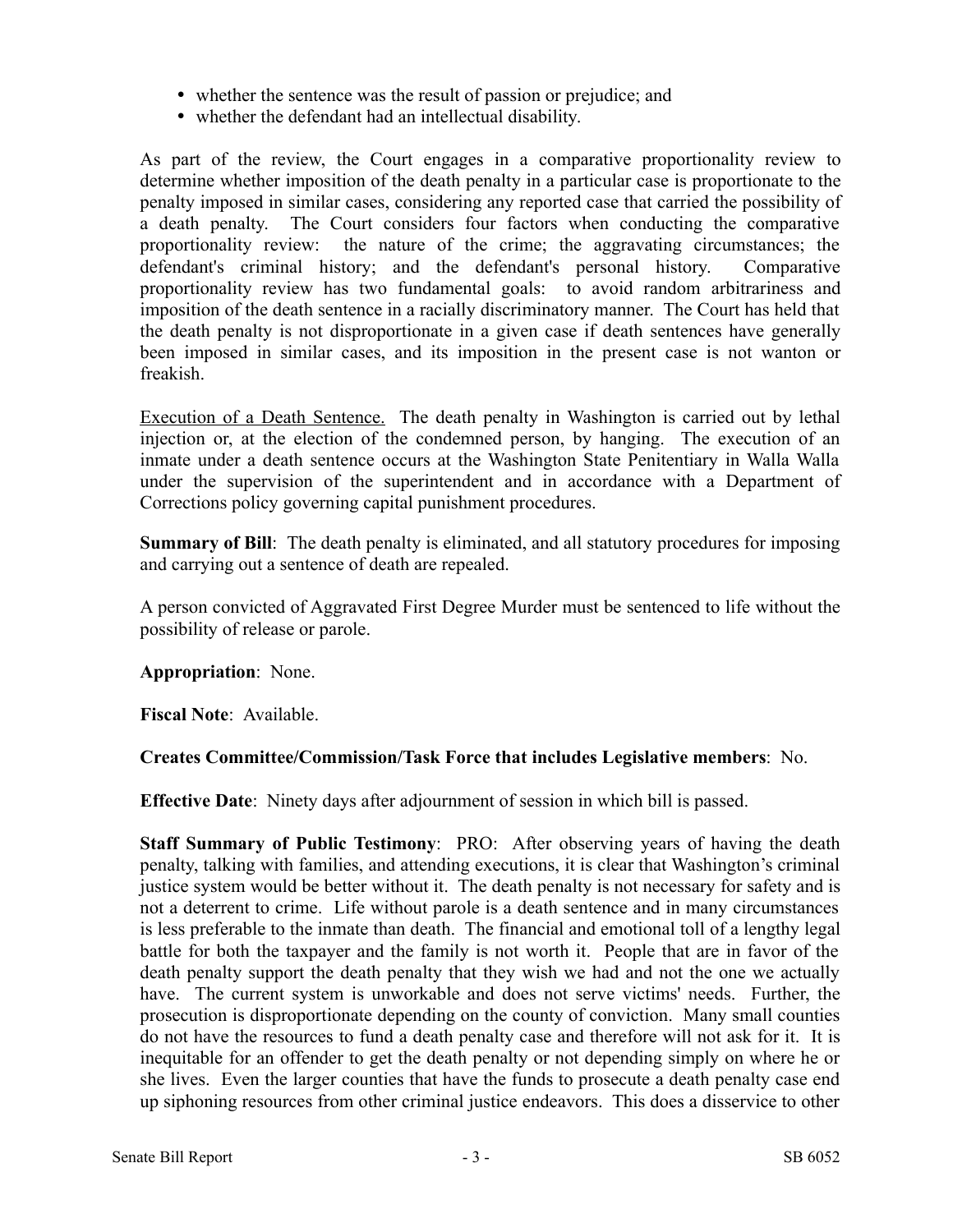victims and families. The money could be better spent elsewhere than on the prosecution of one case.

Jurisprudence around the death penalty is unique. It requires at least two attorneys assigned during the duration of the case and two attorneys during the appeal. Courts look for perfection due to the high stakes of the case. An appeal goes directly to the Supreme Court and then to Federal court. After those are complete, there is a round of habeas corpus appeals. Throughout all of these appeals, the victims' families are in fear that the case will be overturned and thrown out. Families would get more finality from a verdict of life without parole (LWOP). Studies show that the death penalty costs \$1 million to \$1.5 million more than a verdict of LWOP. Since 1997, 75 percent of death penalty cases have been reversed. A program with a 25 percent success rate that costs millions of dollars and is not a deterrent to crime should be repealed.

All human life is sacred. The death penalty is injurious to humanity and a victim's ability to heal. It somehow perpetuates the idea that the death of a perpetrator can somehow balance out the death of the victim.

CON: The citizens of Washington State should be the ones that make the decision as to whether we should continue to have the death penalty. Some people do things so horrible that they deserve the death penalty. Money should not be part of that conversation. Life without parole is not a relief to the families of the victims. Monsters need to be dealt with accordingly. The murderer of the Monroe Corrections Officer, Jayme Biendl, was already serving life in prison. The death penalty was the only punishment left for that offender.

For a victim's family, death is finality. So long as the murderer is alive, even though he is in prison, he still gets a life. He gets to have friends and visitors, eat meals, watch television, and have a community. The victim does not have that opportunity. The Governor's moratorium saved offenders who were scheduled to be executed. This was devastating for the families of their victims.

Justice is not attainable when it is a case of aggravated first degree murder. The only security the system can provide is safety and certainty that the person can never be allowed to do this again. That certainty is only provided through the death of the killer. Eliminating the death penalty will cost more in the end because prosecutors will have no leverage to get a person to plead guilty with life without parole. This process saves the victims from having to go through a painful trial.

The majority of the police chiefs and sheriffs in the state oppose legislation to remove the death penalty.

**Persons Testifying**: PRO: Senator Maureen Walsh, Prime Sponsor; Daniel Mueggenborg, Bishop Achdiocese of Seattle; Teresa Mathis, citizen; Nemesio Domingo, citizen; Elisabeth Smith, ACLU of Washington; Pete Collins, Seattle University; Lara Zarowsky, Innocence Project Northwest; Bob Ferguson, Attorney General; Dan Satterberg, King County Prosecuting Attorney; Glen Anderson, citizen.

CON: Brad Tower, Washington Coalition of Crime Victims Advocates; Gary Simpson,